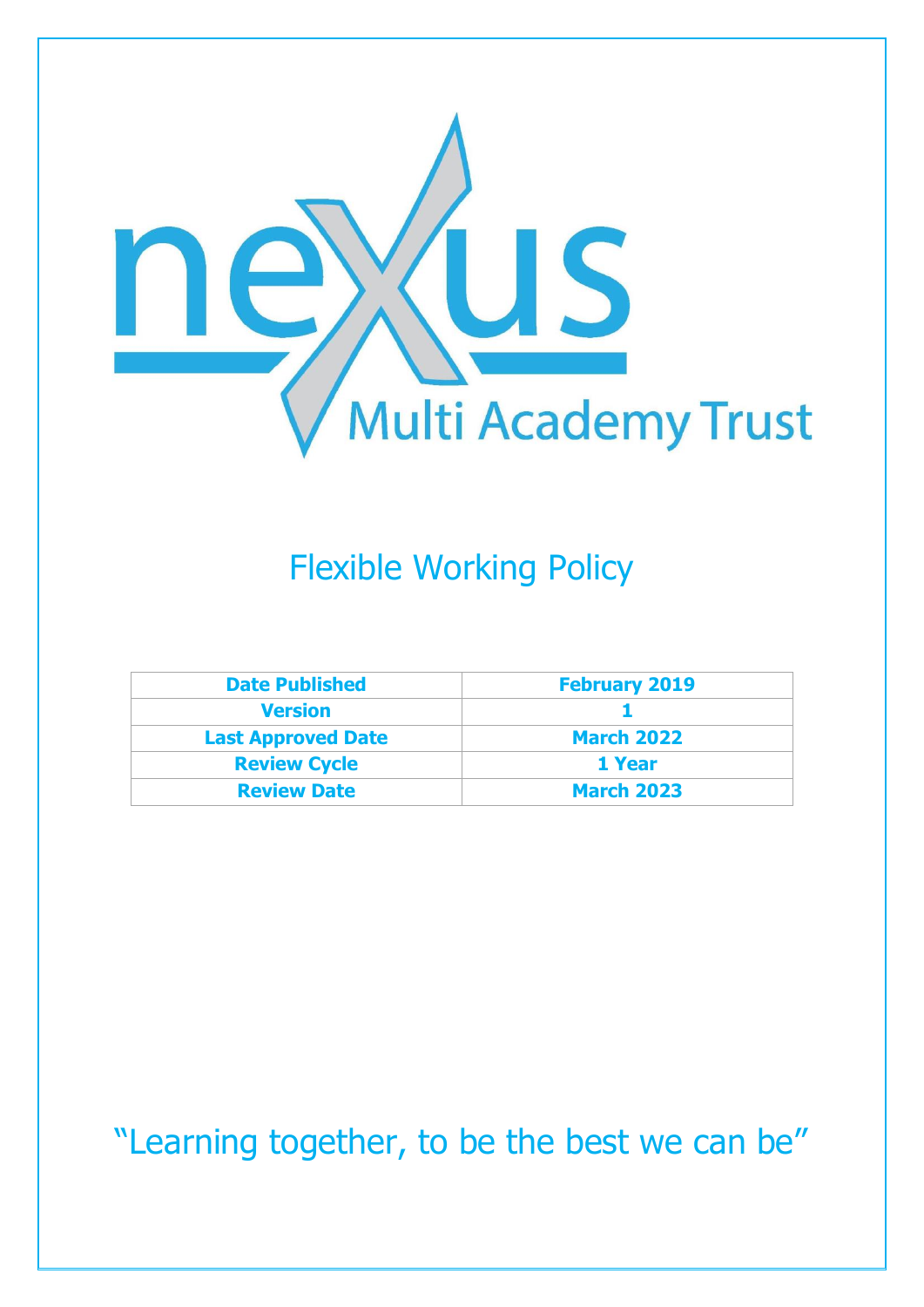

### 1. Scope

1.1.This Policy has been adopted by Nexus Multi Academy Trust Board of Directors and applies to all staff employed to work at the Academies, Services or Business Units which form Nexus MAT (hereafter referred to as "the Trust").

# 2. Policy

- 2.1. The Trust has a commitment to being an exemplary equal opportunities employer and we recognise the contribution flexible working can make to this. The needs of the children in our Academies are paramount to our Trust and we will ensure that these are considered in relation to requests for flexible working.
- 2.2.All employees who have at least 26 weeks' continuous service have the right to make a request to work flexibly.
- 2.3. The Trust is required by law to consider the request in a reasonable manner, which will usually involve holding a meeting with the employee to hear more about the nature of the proposed arrangements and to consider the benefits to both the employee and Trust/Academy.
- 2.4. A flexible working request is a request to change the employee's terms and conditions and must relate to:
	- 2.4.1. the number of hours that the employee works;
	- 2.4.2. the times that the employee works; or
	- 2.4.3. the employee's place of work.
- 2.5.Examples of flexible working are part-time; change in working hours, job share, term-time working and working from home.
- 2.6. Where a role can be delivered flexibly (i.e. without fixed hours), then individuals who aren't on School Teacher Pay Conditions must keep a flexible working timesheet. A full time employee can carry forward **no more than 15 hours flexi in credit or deficit from one month to the other, and this must be agreed in advance by a line manager before it can be carried forward**.
- 2.7. When advertising for new roles, consideration will be made as to whether the positions can be undertaken on a part-time or job share basis.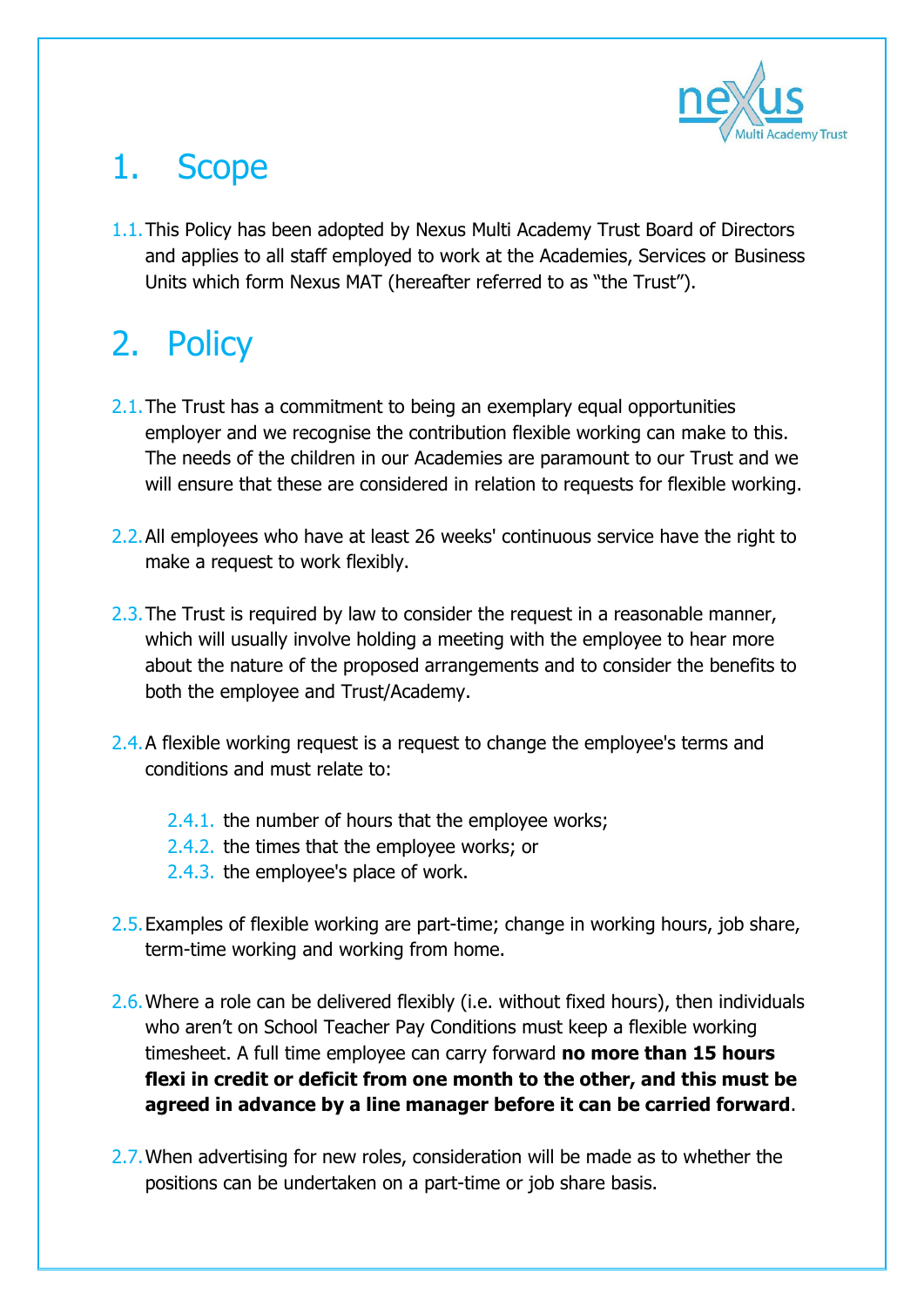

- 2.8.A request for flexible working may only be made once in any 12-month period. This Policy gives employees a right to apply to work flexibly and does not imply that an application is guaranteed to be agreed or will continue indefinitely. The law prescribes a three-month time limit, starting with the date on which the application is made, within which the employer must make a decision about the request.
- 2.9.The three-month period includes the time taken to deal with, and notify the employee of the decision on, any appeal. The legislation provides for the employer and employee to agree an extension of this time limit.

### 3. Employer Responsibilities

- 3.1. The Board of Directors are accountable for ensuring that this Policy is applied consistently via delegated responsibility to the Chief Executive Officer, and requests are considered in line with the equality legislation. All requests for flexible working should be recorded in detail.
- 3.2.In addition, the appropriate line manager for the member of staff will ensure that:
	- 3.2.1. working patterns comply with the working time regulations;
	- 3.2.2. working patterns do not adversely impact on the level and/or quality of service;
	- 3.2.3. the contractual entitlements of any employee is not contravened;
	- 3.2.4. no employee's application is refused without due consideration of the feasibility of proposals.

### 4. Employee Responsibilities

- 4.1. It is the responsibility of employees to ensure that they consider the needs of their service when making an application to change their working pattern, taking into account the implications for their colleagues.
- 4.2.The law requires an employee who wishes to lodge a request for flexible working to fulfil certain criteria when submitting the request. The employee must: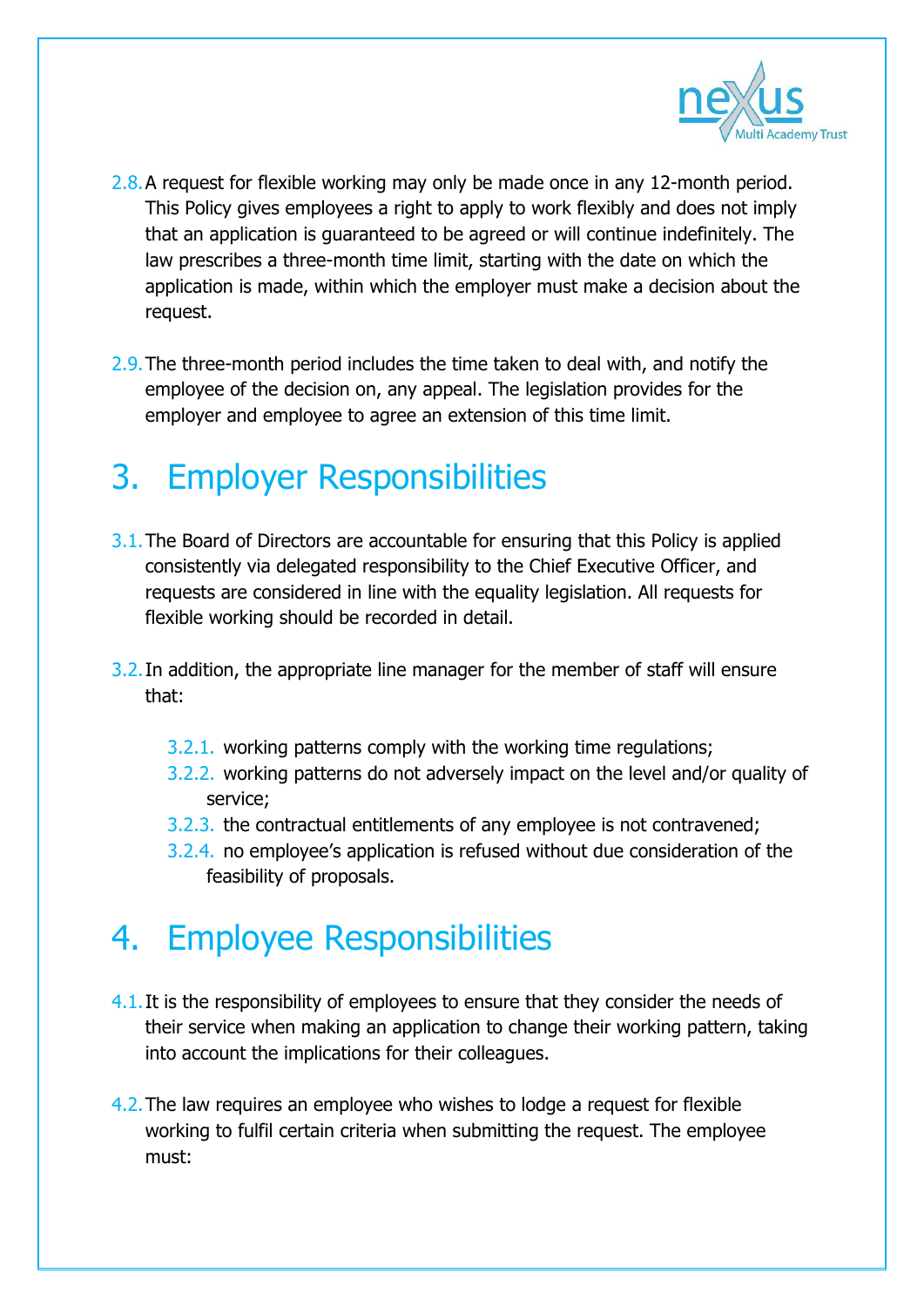

- 4.2.1. a) lodge the request in writing to the Headteacher/Line Manager (email is acceptable);
- 4.2.2. date the request;
- 4.2.3. state that they are making a statutory request for flexible working and the changes that the employee is seeking to his/her terms and conditions;
- 4.2.4. state the date of which the employee would like the terms and conditions to come into effect;
- 4.2.5. indicate the effect(s) that they think the change(s) will have on the Academy/Trust and how any such effects might be dealt with;
- 4.2.6. indicate whether they have previously submitted a request for flexible working and, if so, when; and
- 4.2.7. confirm your start date within the Trust.
- 4.3.When indicating the effects, the changes will have on the Academy/Trust, the employee may want to consider the following points:
	- 4.3.1. Costs/savings to the Trust/Academy;
	- 4.3.2. Need for additional resources;
	- 4.3.3. Ability to meet the priorities of the Academy/Trust (service needs)
	- 4.3.4. Quality and performance;
	- 4.3.5. Ability to manage the attendance and performance of the employee; and
	- 4.3.6. Health and safety aspects.

# 5. Step 1 - Meeting to Discuss a Flexible Working Request

- 5.1.Once the Headteacher/line manager receives the request, it will be dealt with as soon as possible, but no later than the timescales set out in section 9. The Headteacher/line manager will usually arrange a meeting to deal with the request. Where a request can, without further discussion, be approved in the terms stated in the employee's written application, a meeting will not be necessary.
- 5.2.An employee should be given the right to be accompanied by a work colleague or recognised trade union representative at any flexible working meeting. The meeting should take place in a private meeting room so that the discussion is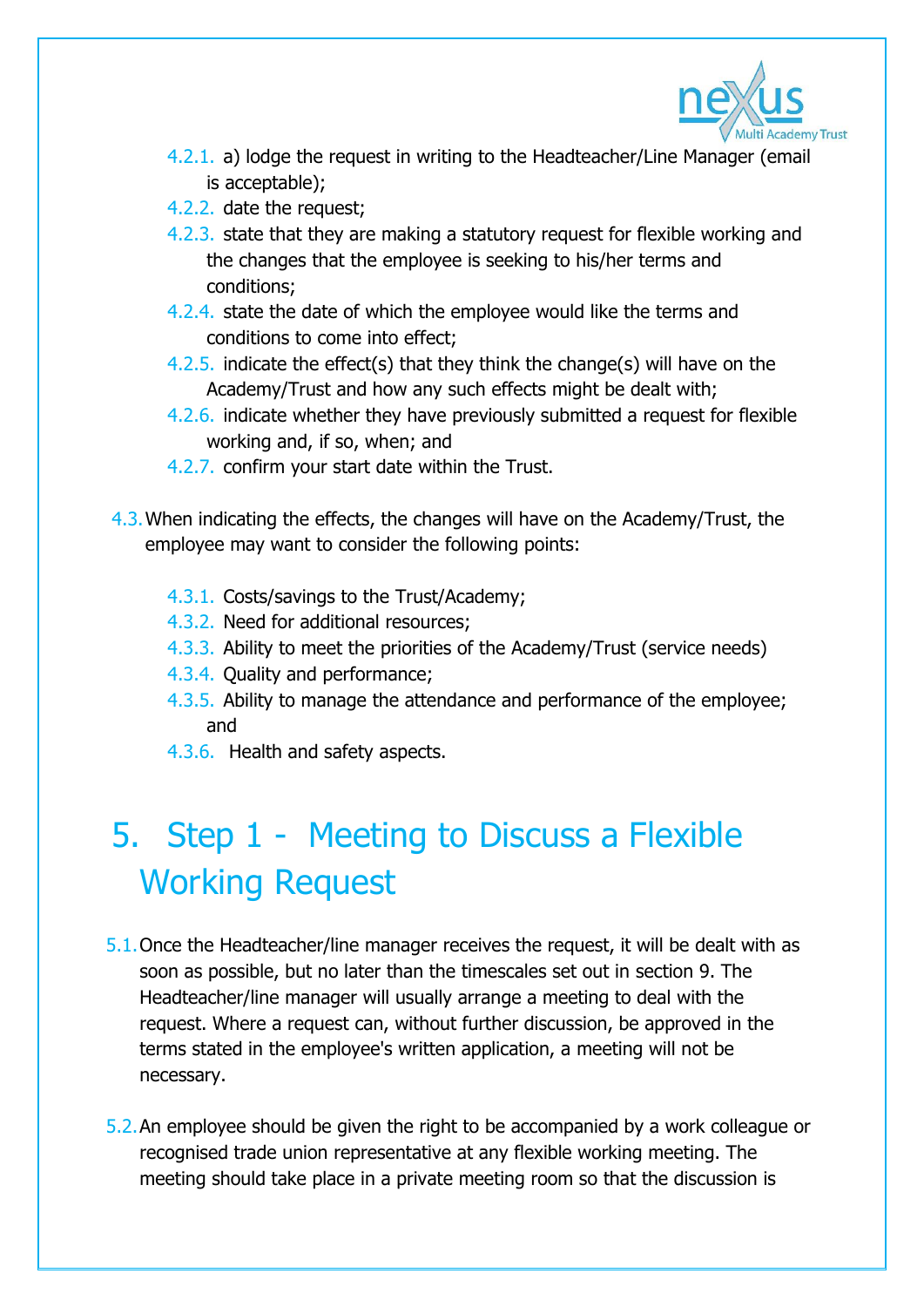

kept away from other employees. The aim of the meeting is to find out more about the proposed working arrangements and how they could be of benefit to both the employee and the school/Trust.

5.3.If an employee fails to attend a meeting, including an appeal meeting, and then fails to attend a rearranged meeting without good reason, his/her application will be deemed to have been withdrawn.

# 6. Step 2 - Outcome of Flexible Working Request

- 6.1.After the meeting, the Headteacher/line manager will consider the proposed flexible working arrangements carefully, weighing up the potential benefits to the employee and to the organisation against any adverse impact of implementing the changes. Each request will be considered on a case-by-case basis: agreeing to one request will not set a precedent or create the right for another employee to be granted a similar change to his/her working pattern.
- 6.2.The employee will be informed in writing of the decision as soon as is reasonably practicable after the meeting, but no later than the timescales set out in section 9. The request may be granted in full or in part: for example, the school may propose a modified version of the request, the request may be granted on a temporary basis, or the employee may be asked to try the flexible working arrangement for a trial period. The employee will be given the right to appeal the decision if the employee's request is not granted or is granted in part.

### 7. Where a Request is Declined

- 7.1. It will not be possible for a Headteacher/line manager to agree to a new working pattern in every circumstance. The reason why a request cannot be granted should be made clear to the applicant and give clear reasons justifying the rejection of a request based on one or more of the following reasons:
	- 7.1.1. Burden of additional costs to the Academy/Trust;
	- 7.1.2. Inability to meet service needs, organisation and delivery;
	- 7.1.3. Inability to organise work within the staffing resource available;
	- 7.1.4. Detrimental impact on performance and quality of service;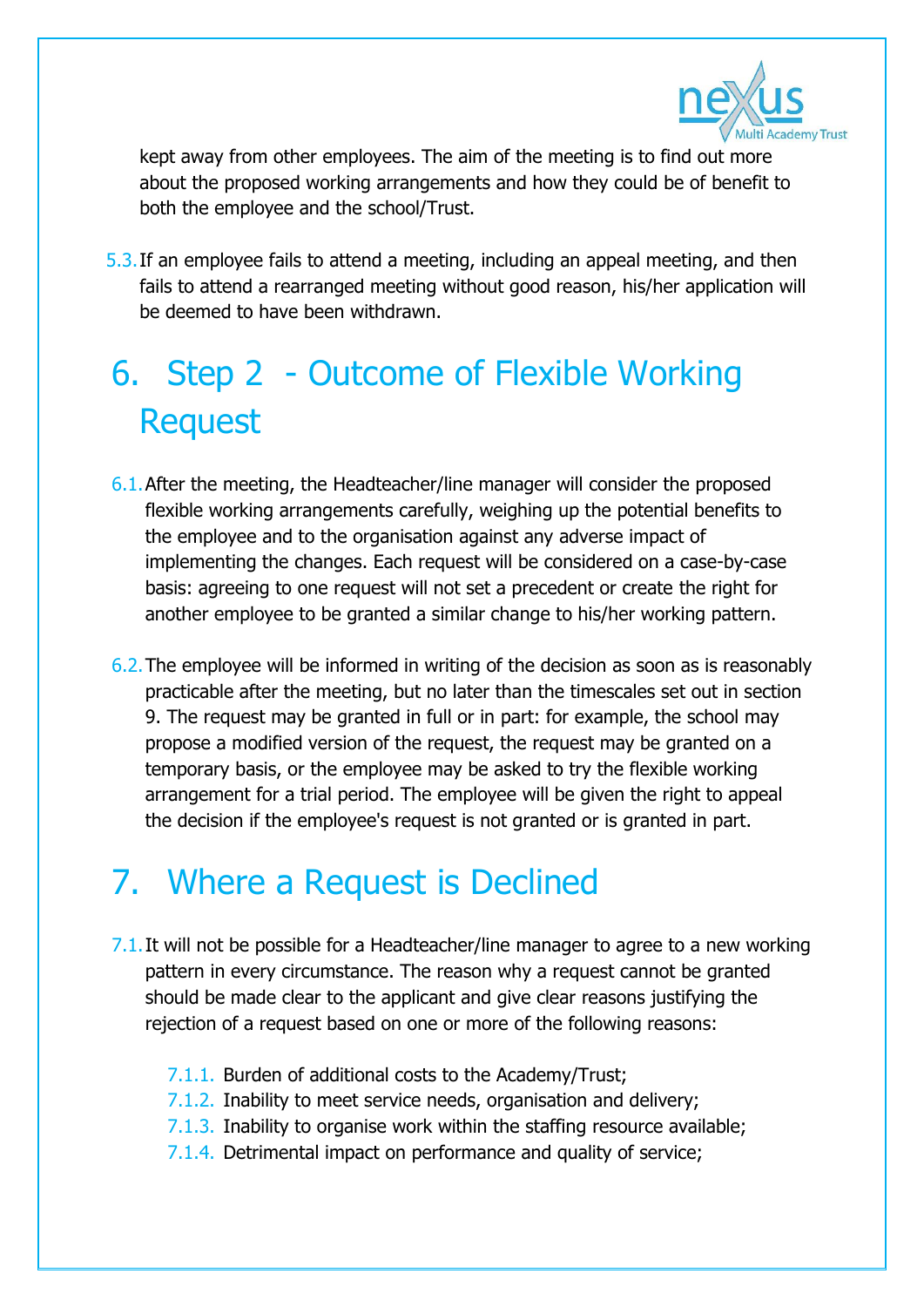

- 7.1.5. Insufficiency of work during the periods the employee proposes to work;
- 7.1.6. Inability to recruit additional staff;
- 7.1.7. Planned structural changes;
- 7.1.8. Detrimental effect on ability to meet users demand.

### 8. Where a Request is Granted

- 8.1. If the request is upheld, the employee and the Headteacher/line manager will discuss how and when the changes will take effect. Any changes to terms and conditions will be permanent and confirmed in writing and sent to the employee as an amendment to his/her contract of employment.
- 8.2.Headteachers/Line Managers should monitor flexible working arrangements and if there are concerns raise these with the employee promptly.

#### 8.3.**Trial Period**

- 8.3.1. Consideration should be given to whether the request should be subject to a trial period. The trial period could form the basis when deciding whether or not a new arrangement can work successfully. This will be considered as an agreed extension to the statutory time frame.
- 8.3.2. At the end of a trial period, if the arrangement has not been successful, both parties could discuss what compromises will need to be made in order for a further trial period to take place. If the application is turned down, the Headteacher/line manager must state the reason(s) why in writing.

## 9. Appealing a decision

- 9.1.Where an application for flexible working is unsuccessful and the employee feels their request has not been properly considered by their Line Manager, they can lodge an appeal.
- 9.2.Within 14 calendar days of receipt of the notification of the Headteacher/Line Manager's decision the employee may if they wish, appeal in writing to the Chief Executive Officer. They should set out their grounds for making the appeal and date the letter. There are no constraints on the grounds under which an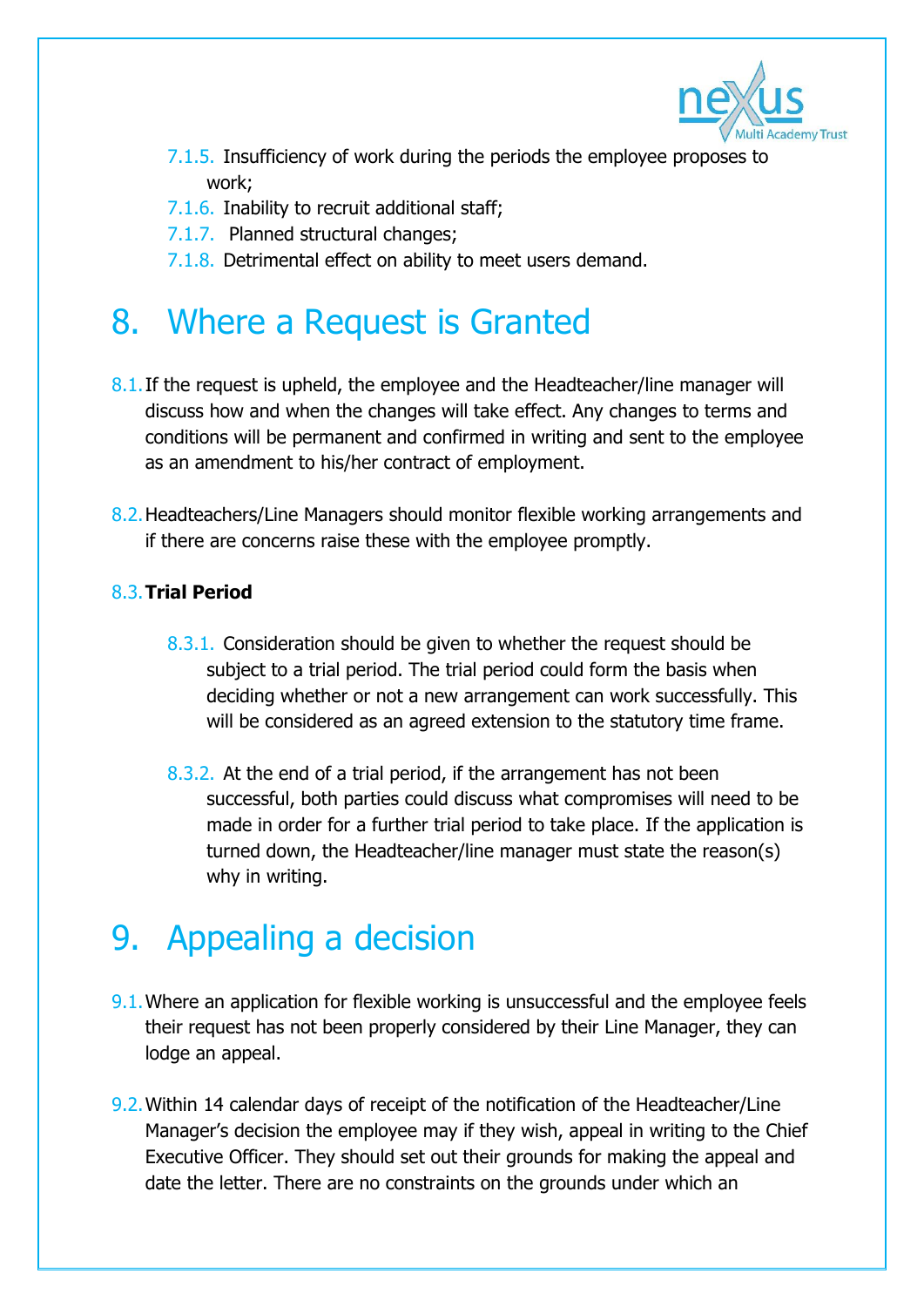

employee can appeal. For example, they may want to address something the Headteacher/Line Manager may not have been aware of or it may be to challenge a fact that the Headteacher/Line Manager has failed to explain the rationale for the decision.

- 9.3.Within 14 calendar days after receiving the appeal the Chief Executive Officer will designate a panel of Governors not previously involved with the application to arrange an appeal meeting. This may be local governors or Directors/Trustees of the MAT. The employee may be accompanied if they wish by a work colleague or trade union official at the appeal meeting.
- 9.4.If the employee's representative is not available at the time fixed for the meeting, it must be rescheduled to accommodate the availability of the companion, so long as a reasonable alternative date is proposed which is within 5 working days of the originally proposed date.
- 9.5.Within 14 calendar days of the date of the appeal meeting, the Chief Executive Officer must inform the employee of the outcome of the appeal in writing.
- 9.6. If the appeal is upheld, the written decision must:
	- 9.6.1. Include a description of the new working pattern;
	- 9.6.2. State the date from which the new working pattern is to take effect, including any trial period; and
	- 9.6.3. Be dated.

9.7.If the appeal is dismissed, the written decision must:

- 9.7.1. State the grounds for the decision. These should be appropriate to the applicant's own grounds for making the appeal;
- 9.7.2. Explain why the grounds for refusal apply. The same principles apply at appeal as at the initial application stage; and
- 9.7.3. Be dated.
- 9.8.A written notice of the appeal outcome constitutes the Trust's/Academy's final decision and is effectively the end of the formal procedure.

## 10. Timescales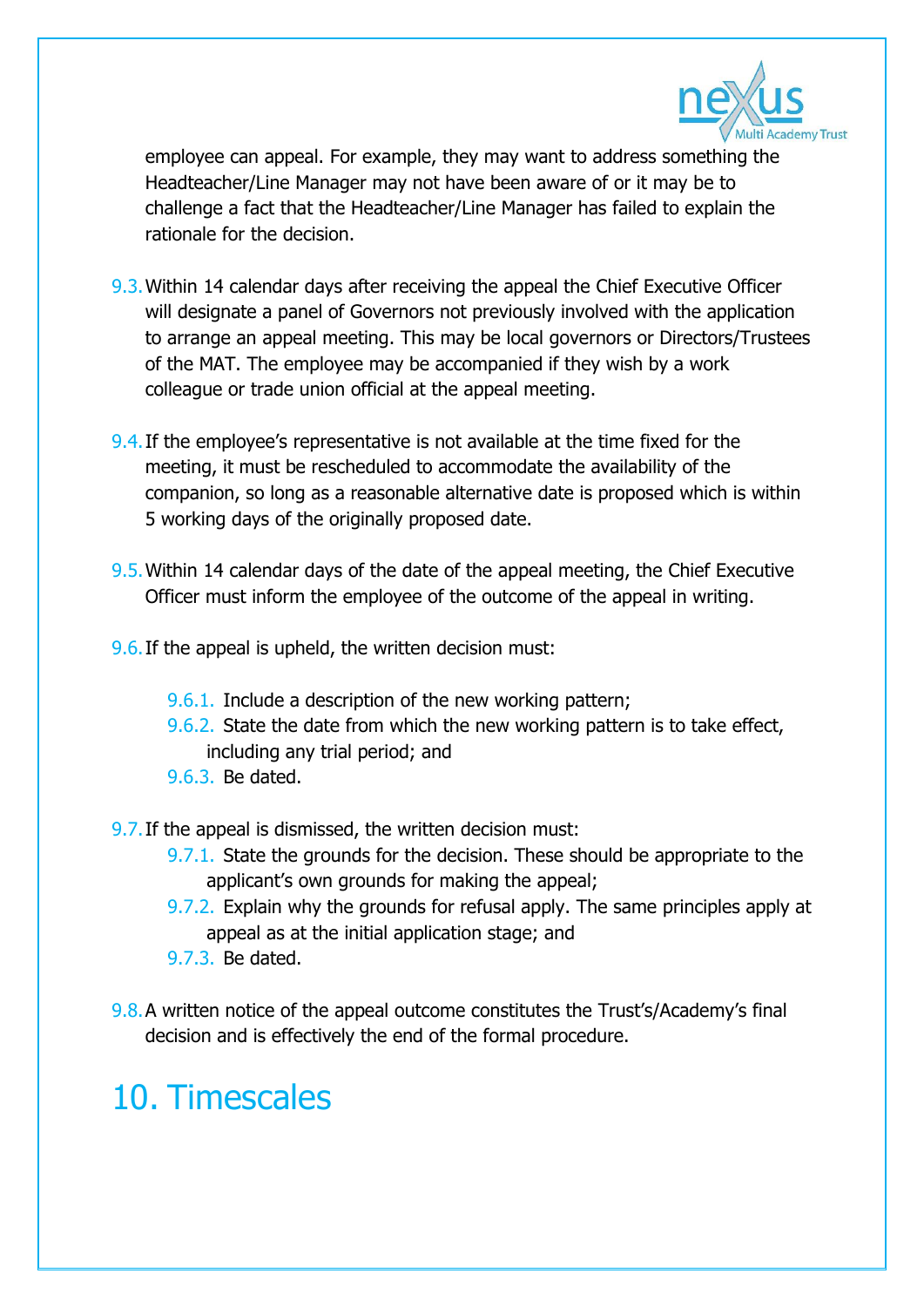

- 10.1. All requests will be dealt with within a period of three months from first receipt to notification of the decision on appeal.
- 10.2. These time limits may be extended where both the employee and employer/ Trust/Academy are in agreement. For example, the relevant manager and the employee may agree to extend the time limit to give the employee a trial period on the flexible working arrangements.

### 11. Pension Implications

- 11.1. Flexible working may have an impact on pension benefits and therefore employees are strongly advised to contact the relevant pensions' team for further advice.
- 11.2. Please note that flexible retirement can only be considered once a request for flexible working has been agreed. The Local Government Pension and Teachers' Pension Schemes are subject to change and therefore guidance should be sought from the appropriate pension's team prior to making any retirement request.

### 12. Flexi-time

- 12.1. The Trust may operate flexible hours for Central Trust employees. Any flexitime arrangements are at the discretion of the Trust's Chief Executive Officer. Any authorised arrangements may be subject to core time hours.
- 12.2. Employees must ensure that for any flexi-time undertaken an electronic timesheet is completed. This must be completed daily.
- 12.3. All employees must record a 30 minute rest break during each day.

### 13. Homeworking

13.1. The Trust promotes flexible working for employees and, where appropriate and at its absolute discretion, will agree to an employee working wholly or partly from home, provided always that such an arrangement is suitable to the Trust and is likely to achieve effective and efficient working by the employee. Homeworking arrangements can only be approved where they can be